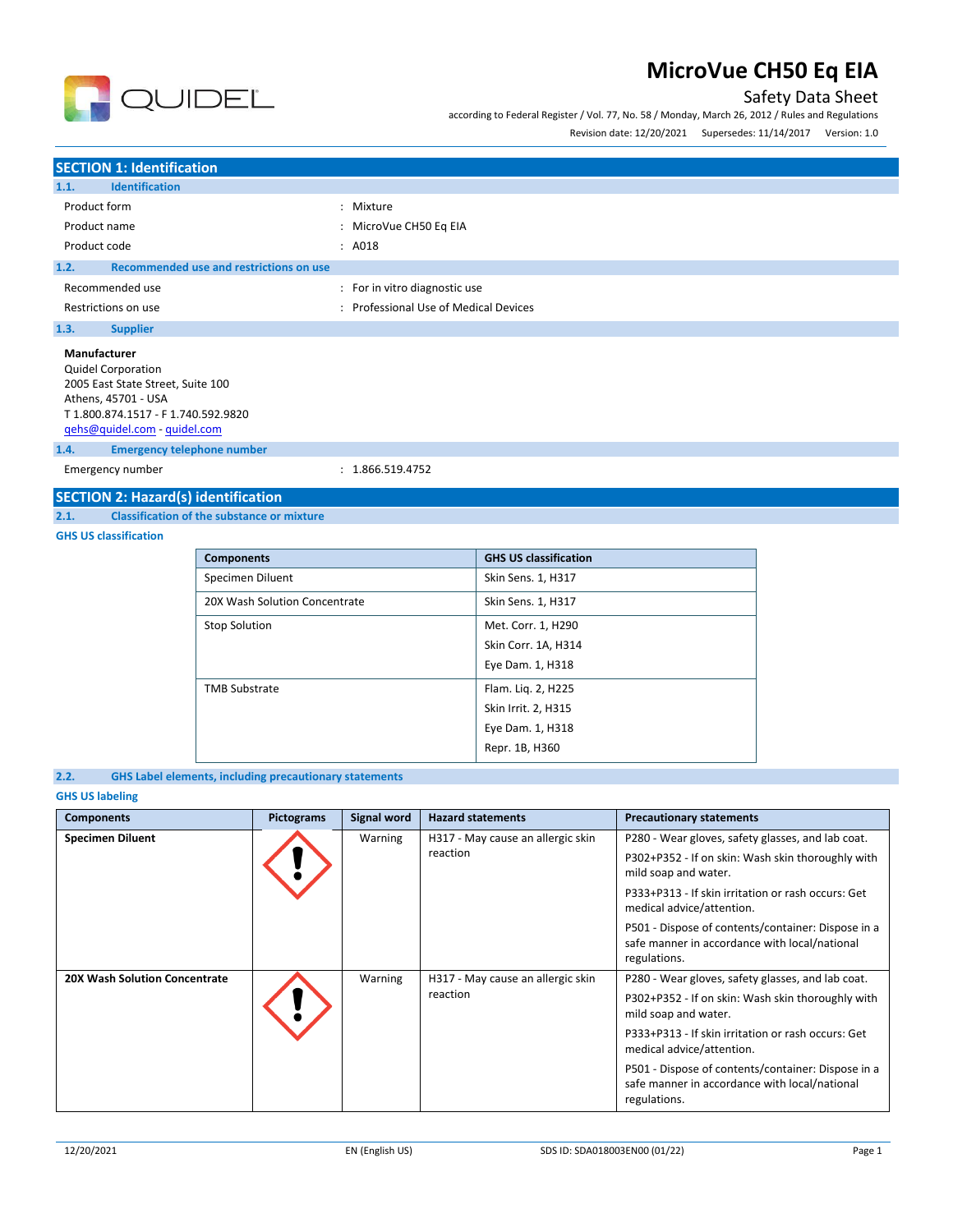

# Safety Data Sheet

according to Federal Register / Vol. 77, No. 58 / Monday, March 26, 2012 / Rules and Regulations Revision date: 12/20/2021 Supersedes: 11/14/2017 Version: 1.0

| <b>Stop Solution</b> | Danger | H290 - May be corrosive to metals<br>H314 - Causes severe skin burns<br>and eye damage<br>H318 - Causes serious eye damage                                             | P260 - Do not breathe mist, spray.<br>P280 - Wear gloves, safety glasses, and lab coat.<br>P304+P340 - If inhaled: Remove person to fresh<br>air and keep comfortable for breathing.<br>P305+P351+P338 - IF IN EYES: Rinse cautiously<br>with water for several minutes. Remove contact<br>lenses, if present and easy to do. Continue rinsing.<br>P321 - Specific treatment: Seek medical attention<br>if ill effect develops.<br>P501 - Dispose of contents/container: Dispose in a<br>safe manner in accordance with local/national<br>regulations. |
|----------------------|--------|------------------------------------------------------------------------------------------------------------------------------------------------------------------------|--------------------------------------------------------------------------------------------------------------------------------------------------------------------------------------------------------------------------------------------------------------------------------------------------------------------------------------------------------------------------------------------------------------------------------------------------------------------------------------------------------------------------------------------------------|
| <b>TMB Substrate</b> | Danger | H225 - Highly flammable liquid and<br>vapor<br>H315 - Causes skin irritation<br>H318 - Causes serious eye damage<br>H360 - May damage fertility or the<br>unborn child | P264 - Wash hands thoroughly after handling.<br>P280 - Wear gloves, safety glasses, and lab coat.<br>P302+P352 - If on skin: Wash skin thoroughly with<br>mild soap and water.<br>P305+P351+P338 - IF IN EYES: Rinse cautiously<br>with water for several minutes. Remove contact<br>lenses, if present and easy to do. Continue rinsing.<br>P332+P313 - If skin irritation occurs: Get medical<br>advice/attention.<br>P501 - Dispose of contents/container: Dispose in a<br>safe manner in accordance with local/national<br>regulations.            |

| <b>Name</b>                                             | <b>Chemical name</b>                                                                                                                                   | CAS#          | %        | <b>GHS US classification</b>                                                                                                                                                                 |
|---------------------------------------------------------|--------------------------------------------------------------------------------------------------------------------------------------------------------|---------------|----------|----------------------------------------------------------------------------------------------------------------------------------------------------------------------------------------------|
| 1. Specimen Diluent<br>2. 20X Wash Solution Concentrate | Mixture for ProClin 300:<br>5-chloro-2-methyl-2H-isothiazol-3-one<br>[EC no. 247-500-7] and 2-methyl-2H -<br>isothiazol-3-one [EC no. 220-239-6] (3:1) | 55965-84-9    | 0.035    | Acute Tox. 3 (Oral), H301<br>Acute Tox. 3 (Dermal), H311<br>Acute Tox. 3 (Inhalation), H331<br>Skin Corr. 1B, H314<br>Skin Sens. 1, H317<br>Aquatic Acute 1, H400<br>Aquatic Chronic 1, H410 |
| <b>Stop Solution</b>                                    | hydrochloric acid  %                                                                                                                                   | 7647-01-0     | $1 - 5$  | Met. Corr. 1, H290<br>Skin Corr. 1, H314<br>Eye Dam. 1, H318<br>STOT SE 3, H335                                                                                                              |
| <b>TMB Substrate</b>                                    | 1-ethylpyrrolidin-2-one                                                                                                                                | 2687-91-4     | $1 - 5$  | Flam. Liq. 4, H227<br>Eye Dam. 1, H318<br>Repr. 1B, H360                                                                                                                                     |
|                                                         | 1-methyl-2-pyrrolidone                                                                                                                                 | 872-50-4      | $1 - 10$ | Flam. Lig. 4, H227<br>Skin Irrit. 2, H315<br>Eye Irrit. 2, H319<br>Repr. 1B, H360<br>STOT SE 3, H335                                                                                         |
|                                                         | acetone                                                                                                                                                | $67 - 64 - 1$ | $1 - 10$ | Flam. Liq. 2, H225<br>Eye Irrit. 2A, H319<br>STOT SE 3, H336                                                                                                                                 |

### Full text of hazard classes and H-statements : see section 16

| <b>SECTION 4: First-aid measures</b>             |                                                                                                                                                         |  |  |  |
|--------------------------------------------------|---------------------------------------------------------------------------------------------------------------------------------------------------------|--|--|--|
| <b>Description of first aid measures</b><br>4.1. |                                                                                                                                                         |  |  |  |
| First-aid measures general                       | : IF exposed or concerned: Get medical advice/attention.                                                                                                |  |  |  |
| First-aid measures after inhalation              | : Remove person to fresh air and keep comfortable for breathing.                                                                                        |  |  |  |
| First-aid measures after skin contact            | : Rinse skin with water/shower. If skin irritation occurs: Get medical advice/attention.                                                                |  |  |  |
| First-aid measures after eye contact             | : Rinse cautiously with water for several minutes. Remove contact lenses, if present and easy to do.<br>Continue rinsing. Call a physician immediately. |  |  |  |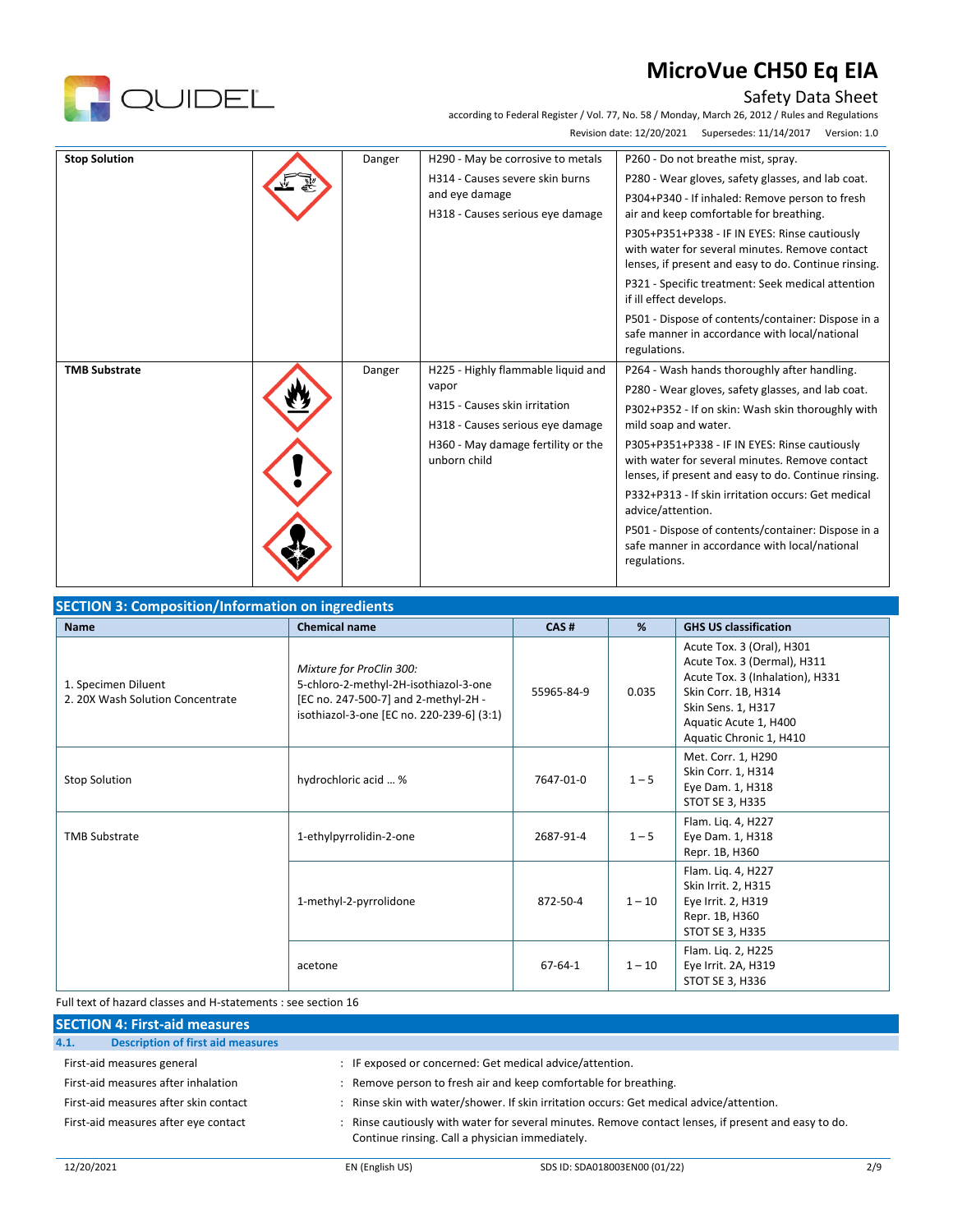

Safety Data Sheet

according to Federal Register / Vol. 77, No. 58 / Monday, March 26, 2012 / Rules and Regulations

|                                                                             | Revision date: 12/20/2021    Supersedes: 11/14/2017    Version: 1.0                                                                                                                                     |  |  |
|-----------------------------------------------------------------------------|---------------------------------------------------------------------------------------------------------------------------------------------------------------------------------------------------------|--|--|
| First-aid measures after ingestion                                          | : Call a poison center or a doctor if you feel unwell.                                                                                                                                                  |  |  |
| 4.2.<br>Most important symptoms and effects (acute and delayed)             |                                                                                                                                                                                                         |  |  |
| Symptoms/effects after skin contact                                         | : Irritation.                                                                                                                                                                                           |  |  |
| Symptoms/effects after eye contact                                          | : Serious damage to eyes.                                                                                                                                                                               |  |  |
| Immediate medical attention and special treatment, : Treat symptomatically. |                                                                                                                                                                                                         |  |  |
| if necessary                                                                |                                                                                                                                                                                                         |  |  |
| <b>SECTION 5: Fire-fighting measures</b>                                    |                                                                                                                                                                                                         |  |  |
| 5.1.<br>Suitable (and unsuitable) extinguishing media                       |                                                                                                                                                                                                         |  |  |
| Suitable extinguishing media                                                | : Water spray. Dry powder. Foam. Carbon dioxide.                                                                                                                                                        |  |  |
| 5.2.<br>Specific hazards arising from the chemical                          |                                                                                                                                                                                                         |  |  |
| Fire hazard                                                                 | : Highly flammable liquid and vapor.                                                                                                                                                                    |  |  |
| 5.3.<br>Special protective equipment and precautions for fire-fighters      |                                                                                                                                                                                                         |  |  |
| Protection during firefighting                                              | : Do not attempt to take action without suitable protective equipment. Self-contained breathing<br>apparatus. Complete protective clothing.                                                             |  |  |
| <b>SECTION 6: Accidental release measures</b>                               |                                                                                                                                                                                                         |  |  |
| 6.1.<br>Personal precautions, protective equipment and emergency procedures |                                                                                                                                                                                                         |  |  |
| 6.1.1.<br>For non-emergency personnel                                       |                                                                                                                                                                                                         |  |  |
| <b>Emergency procedures</b>                                                 | : No open flames, no sparks, and no smoking. Only qualified personnel equipped with suitable protective<br>equipment may intervene. Avoid breathing mist, spray.                                        |  |  |
| 6.1.2.<br>For emergency responders                                          |                                                                                                                                                                                                         |  |  |
| Protective equipment                                                        | Do not attempt to take action without suitable protective equipment. For further information refer to<br>section 8: "Exposure controls/personal protection".                                            |  |  |
| 6.2.<br><b>Environmental precautions</b>                                    |                                                                                                                                                                                                         |  |  |
| <b>Environmental precautions</b>                                            | : Avoid release to the environment. Notify authorities if product enters sewers or public waters.                                                                                                       |  |  |
| 6.3.<br>Methods and material for containment and cleaning up                |                                                                                                                                                                                                         |  |  |
| Methods for cleaning up                                                     | : Take up liquid spill into absorbent material. Notify authorities if product enters sewers or public waters.                                                                                           |  |  |
| Other information                                                           | Dispose of materials or solid residues at an authorized site.                                                                                                                                           |  |  |
| Reference to other sections                                                 | : For further information refer to section 13.                                                                                                                                                          |  |  |
| <b>SECTION 7: Handling and storage</b>                                      |                                                                                                                                                                                                         |  |  |
| <b>Precautions for safe handling</b><br>7.1.                                |                                                                                                                                                                                                         |  |  |
| Precautions for safe handling                                               | : Ensure good ventilation of the work station. Wear personal protective equipment. Obtain special<br>instructions before use. Avoid contact with skin and eyes. Avoid breathing mist, spray.            |  |  |
| Hygiene measures                                                            | : Do not eat, drink or smoke when using this product. Always wash hands after handling the product.                                                                                                     |  |  |
| Conditions for safe storage, including any incompatibilities<br>7.2.        |                                                                                                                                                                                                         |  |  |
| <b>Technical measures</b>                                                   | : Ground/bond container and receiving equipment.                                                                                                                                                        |  |  |
| Storage conditions                                                          | : Store in a well-ventilated place. Keep cool. Keep container tightly closed. Store in corrosive resistant<br>container with a resistant inner liner. Keep only in original container. Store locked up. |  |  |
| Incompatible materials                                                      | : Metals.                                                                                                                                                                                               |  |  |
| <b>SECTION 8: Exposure controls/personal protection</b>                     |                                                                                                                                                                                                         |  |  |

**8.1. Control parameters**

| 1-methyl-2-pyrrolidone (872-50-4) |                      |                                                                                                       |  |  |
|-----------------------------------|----------------------|-------------------------------------------------------------------------------------------------------|--|--|
| ACGIH<br><b>BEI</b>               |                      | 100 mg/l Parameter: 5-Hydroxy-N-methyl-2-pyrrolidone -<br>Medium: urine - Sampling time: End of shift |  |  |
| acetone (67-64-1)                 |                      |                                                                                                       |  |  |
| ACGIH                             | ACGIH OEL TWA [ppm]  | $250$ ppm                                                                                             |  |  |
| ACGIH                             | ACGIH OEL STEL [ppm] | 500 ppm                                                                                               |  |  |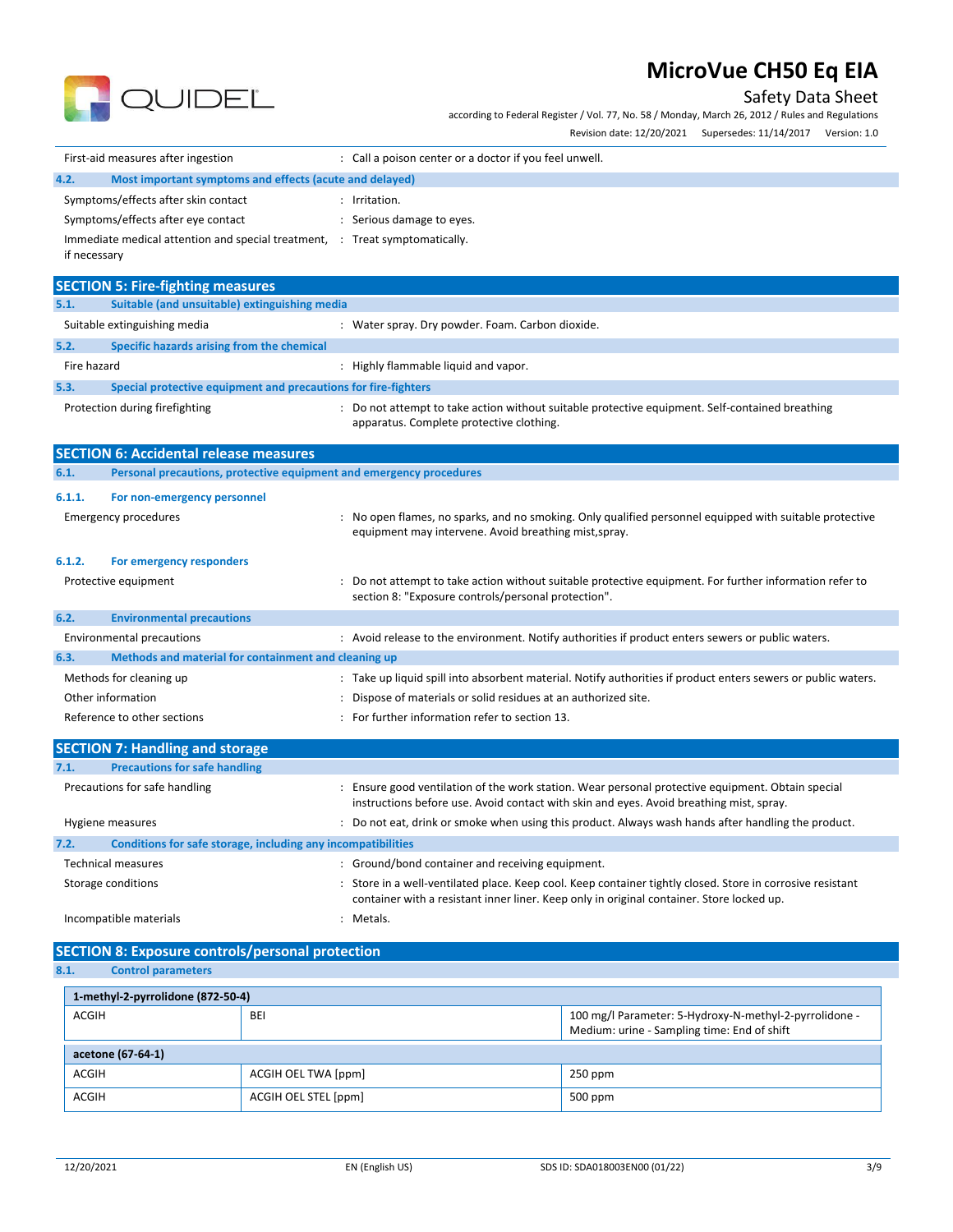

# Safety Data Sheet

according to Federal Register / Vol. 77, No. 58 / Monday, March 26, 2012 / Rules and Regulations Revision date: 12/20/2021 Supersedes: 11/14/2017 Version: 1.0

|                                                                                  | hydrochloric acid  % (7647-01-0)                |                  |                     |  |
|----------------------------------------------------------------------------------|-------------------------------------------------|------------------|---------------------|--|
| <b>OSHA</b>                                                                      |                                                 | OSHA PEL C       | 7 mg/m <sup>3</sup> |  |
|                                                                                  | <b>OSHA</b>                                     | OSHA PEL C [ppm] | 5 ppm               |  |
| <b>OSHA</b><br>Regulatory reference (US-OSHA)<br><b>OSHA Annotated Table Z-1</b> |                                                 |                  |                     |  |
|                                                                                  | 8.2.<br><b>Appropriate engineering controls</b> |                  |                     |  |

# Appropriate engineering controls : Ensure good ventilation of the work station.

Environmental exposure controls example to the environment.

### **8.3. Individual protection measures/Personal protective equipment**

#### **Materials for protective clothing:**

Lab coat

**Hand Protection:**

Protective gloves

### **Eye protection:**

Safety glasses

#### **Skin and body protection:**

Wear suitable protective clothing

#### **Respiratory protection:**

Wear respiratory protection.

#### **Personal protective equipment symbol(s):**



#### **Other information:**

Do not eat, drink or smoke when using this product.

| <b>SECTION 9: Physical and chemical properties</b>            |                          |  |
|---------------------------------------------------------------|--------------------------|--|
| Information on basic physical and chemical properties<br>9.1. |                          |  |
| Physical state                                                | : Liquid                 |  |
| Appearance                                                    | : EIA Kit                |  |
| Color                                                         | : No data available      |  |
| Odor                                                          | : Odorless               |  |
| Odor threshold                                                | : No data available      |  |
| pH                                                            | : Stop Soluton, $pH < 1$ |  |
| Melting point                                                 | : Not applicable         |  |
| Freezing point                                                | : No data available      |  |
| Boiling point                                                 | : No data available      |  |
| Flash point                                                   | : No data available      |  |
| Relative evaporation rate (butyl acetate=1)                   | : No data available      |  |
| Flammability (solid, gas)                                     | : Not applicable         |  |
| Vapor pressure                                                | : No data available      |  |
| Relative vapor density at 20 °C                               | : No data available      |  |
| Relative density                                              | : No data available      |  |
| Solubility                                                    | : No data available      |  |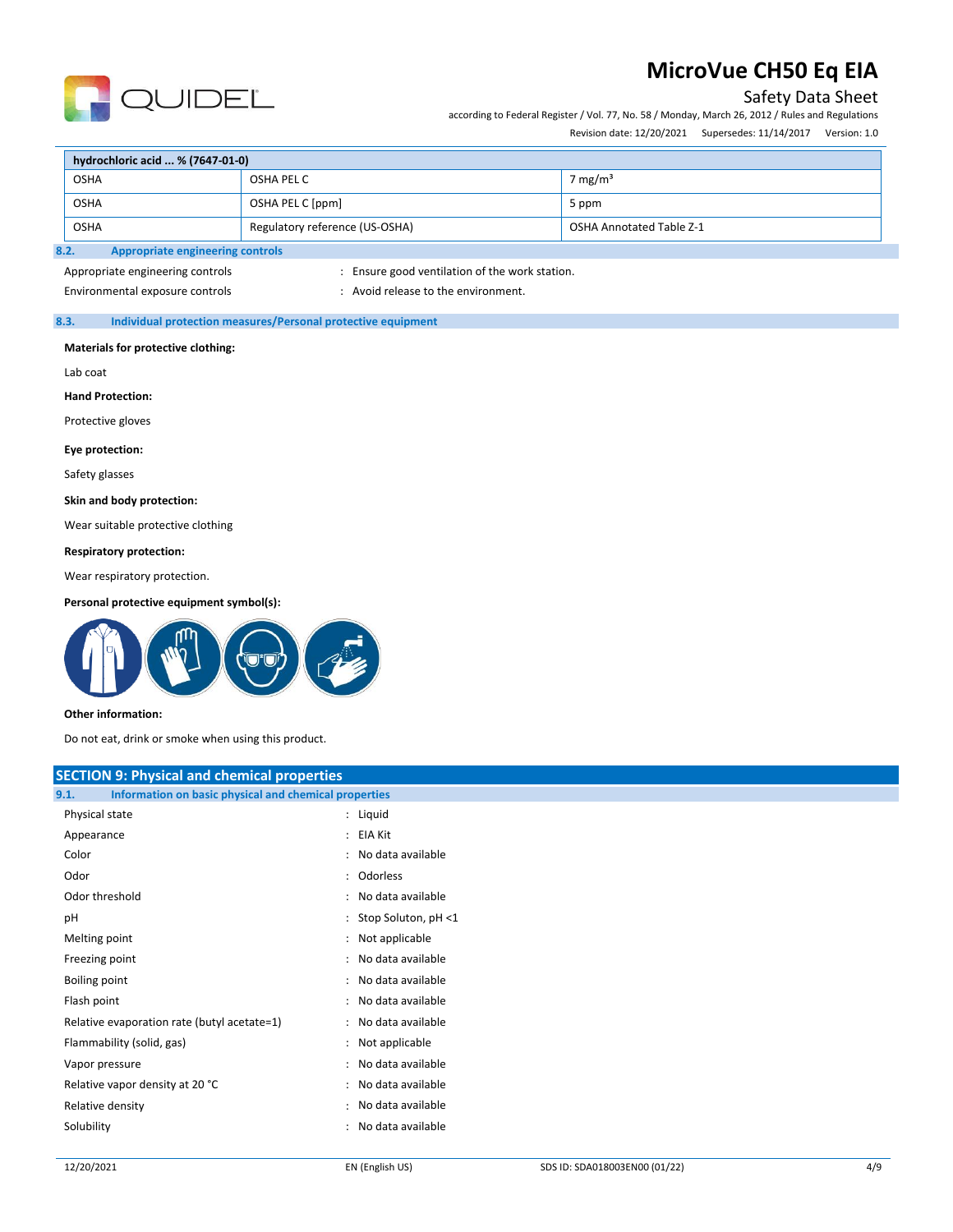

Safety Data Sheet

according to Federal Register / Vol. 77, No. 58 / Monday, March 26, 2012 / Rules and Regulations

Revision date: 12/20/2021 Supersedes: 11/14/2017 Version: 1.0

| Partition coefficient n-octanol/water (Log Pow) | : No data available |
|-------------------------------------------------|---------------------|
| Auto-ignition temperature                       | : No data available |
| Decomposition temperature                       | : No data available |
| No data available Viscosity, kinematic          | : No data available |
| Viscosity, dynamic                              | : No data available |
| <b>Explosion limits</b>                         | : No data available |
| <b>Explosive properties</b>                     | : No data available |
| Oxidizing properties                            | : No data available |
|                                                 |                     |

**9.2. Other information** No additional information available

12/20/2021 EN (English US) SDS ID: SDA018003EN00 (01/22) 5/9 **SECTION 10: Stability and reactivity 10.1. Reactivity** Highly flammable liquid and vapor. **10.2. Chemical stability** Stable under normal conditions. **10.3. Possibility of hazardous reactions** No dangerous reactions known under normal conditions of use. **10.4. Conditions to avoid** Avoid contact with hot surfaces. Heat. No flames, no sparks. Eliminate all sources of ignition. **10.5. Incompatible materials** Metals. **10.6. Hazardous decomposition products** Under normal conditions of storage and use, hazardous decomposition products should not be produced. **SECTION 11: Toxicological information** Acute toxicity (oral) **Example 20** and the control of the Not classified Acute toxicity (dermal) **Acute toxicity** (dermal) **Not** classified Acute toxicity (inhalation) : Not classified **1-ethylpyrrolidin-2-one (2687-91-4)** LD50 oral rat 13200 mg/kg body weight (Equivalent or similar to OECD 401, Rat, Male / female, Experimental value, Oral) LD50 dermal rat **1988** and rat the 2000 mg/kg body weight (OECD 402: Acute Dermal Toxicity, 24 h, Rat, Male / female, Experimental value, Dermal) LC50 Inhalation - Rat **1980 12:20 12:30 12:30 12:30 12:30 13:30 13:40 13:40 13:40 14:50 15:40 15:40 15:40 16:40 16:40 16:40 16:40 16:40 16:40 16:40 16:40 16:40 16:40 16:40 16:40 16:40 16:40 16:40 16:40 16:40 16:40 16:40 16** (aerosol)) ATE US (oral) and the state of the state of the state of 3200 mg/kg body weight **1-methyl-2-pyrrolidone (872-50-4)** LD50 oral rat **4150 mg/kg body weight (Equivalent or similar to OECD 401**, Rat, Male / female, Experimental value, Oral, 14 day(s)) LD50 dermal rat **1980 mg/kg body weight (Equivalent or similar to OECD 402, 24 h, Rat, Male / female, Experimental** value, Dermal, 14 day(s)) LC50 Inhalation - Rat **Fig. 2012** > 5.1 mg/l air (OECD 403: Acute Inhalation Toxicity, 4 h, Rat, Male / female, Experimental value, Inhalation (aerosol), 14 day(s)) ATE US (oral) and the state of the state of the 4150 mg/kg body weight **acetone (67-64-1)** LD50 oral rat the state of the 5800 mg/kg (Equivalent or similar to OECD 401, Rat, Female, Experimental value) LD50 dermal rabbit 20000 mg/kg (Equivalent or similar to OECD 402, Rabbit, Male, Experimental value) LC50 Inhalation - Rat 1999 1999 10 mg/l (Other, 4 h, Rat, Female, Experimental value) ATE US (oral) and the state of the state of the S800 mg/kg body weight ATE US (dermal) 20000 mg/kg body weight ATE US (vapors) 26 mg/l/4h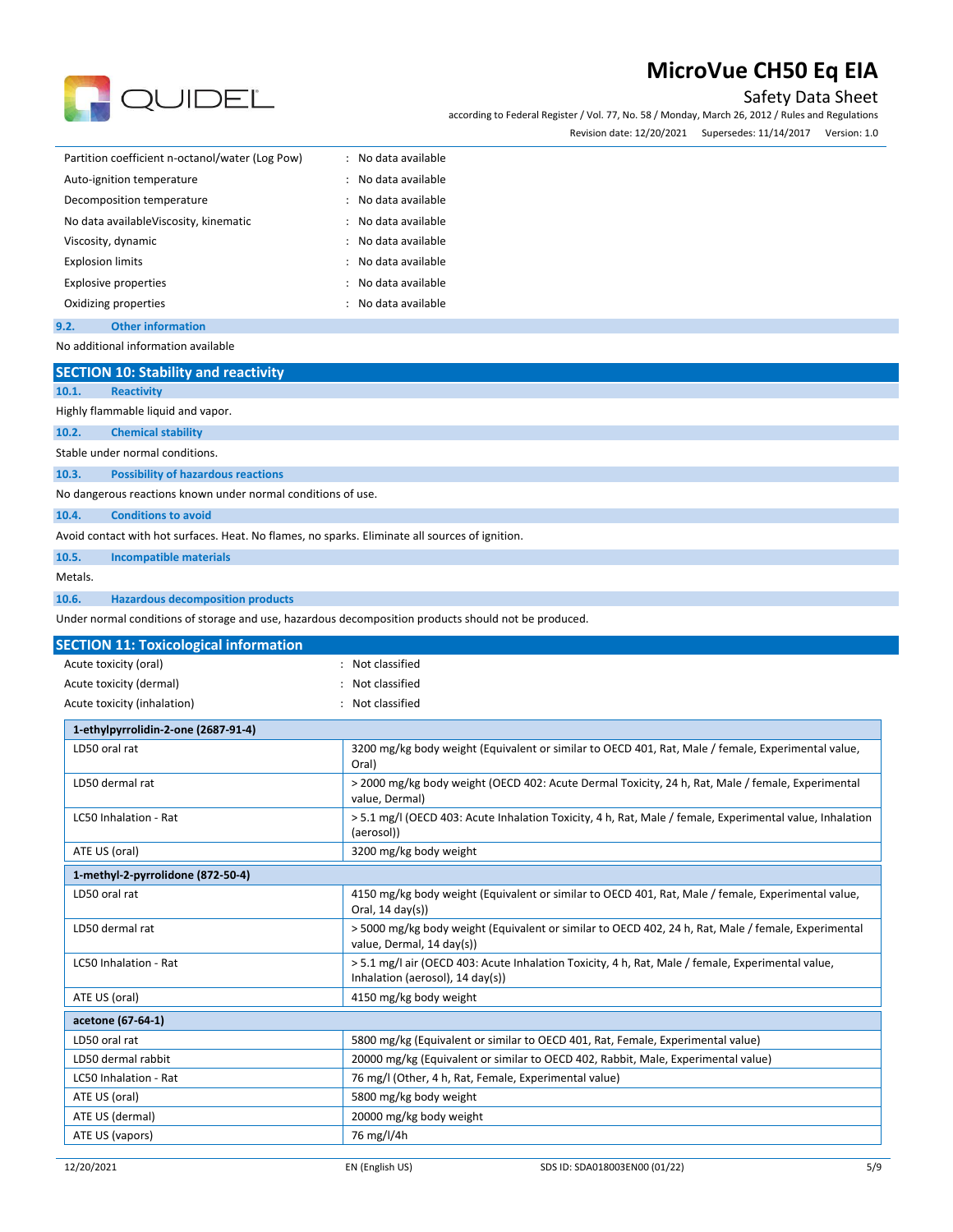

according to Federal Register / Vol. 77, No. 58 / Monday, March 26, 2012 / Rules and Regulations

Revision date: 12/20/2021 Supersedes: 11/14/2017 Version: 1.0

| acetone (67-64-1)                         |                                                                                                                                                        |  |  |
|-------------------------------------------|--------------------------------------------------------------------------------------------------------------------------------------------------------|--|--|
| ATE US (dust, mist)                       | 76 mg/l/4h                                                                                                                                             |  |  |
| Skin corrosion/irritation                 | : Causes skin irritation.                                                                                                                              |  |  |
| Serious eye damage/irritation             | Causes serious eye damage.                                                                                                                             |  |  |
| Respiratory or skin sensitization         | Not classified                                                                                                                                         |  |  |
| Germ cell mutagenicity                    | Not classified                                                                                                                                         |  |  |
| Carcinogenicity                           | : Not classified                                                                                                                                       |  |  |
| hydrochloric acid  % (7647-01-0)          |                                                                                                                                                        |  |  |
| IARC group                                | 3 - Not classifiable                                                                                                                                   |  |  |
| Reproductive toxicity                     | May damage fertility or the unborn child.                                                                                                              |  |  |
| STOT-single exposure                      | : Not classified                                                                                                                                       |  |  |
| 1-methyl-2-pyrrolidone (872-50-4)         |                                                                                                                                                        |  |  |
| STOT-single exposure                      | May cause respiratory irritation.                                                                                                                      |  |  |
| acetone (67-64-1)                         |                                                                                                                                                        |  |  |
| STOT-single exposure                      | May cause drowsiness or dizziness.                                                                                                                     |  |  |
| hydrochloric acid  % (7647-01-0)          |                                                                                                                                                        |  |  |
| STOT-single exposure                      | May cause respiratory irritation.                                                                                                                      |  |  |
| STOT-repeated exposure                    | : Not classified                                                                                                                                       |  |  |
| Aspiration hazard                         | Not classified                                                                                                                                         |  |  |
| Viscosity, kinematic                      | No data available                                                                                                                                      |  |  |
| Symptoms/effects after skin contact       | Irritation.                                                                                                                                            |  |  |
| Symptoms/effects after eye contact        | : Serious damage to eyes.                                                                                                                              |  |  |
| <b>SECTION 12: Ecological information</b> |                                                                                                                                                        |  |  |
| 12.1.<br><b>Toxicity</b>                  |                                                                                                                                                        |  |  |
| Ecology - general                         | : The product is not considered harmful to aquatic organisms or to cause long-term adverse effects in the<br>environment.                              |  |  |
| 1-ethylpyrrolidin-2-one (2687-91-4)       |                                                                                                                                                        |  |  |
| LC50 - Fish [1]                           | > 465 mg/l (OECD 203: Fish, Acute Toxicity Test, 96 h, Brachydanio rerio, Static system, Fresh water,<br>Experimental value, Nominal concentration)    |  |  |
| EC50 - Crustacea [1]                      | > 104 mg/l (OECD 202: Daphnia sp. Acute Immobilisation Test, 48 h, Daphnia magna, Static system,<br>Fresh water, Experimental value, Locomotor effect) |  |  |

| 1-methyl-2-pyrrolidone (872-50-4)             |                                                                                                               |  |  |  |
|-----------------------------------------------|---------------------------------------------------------------------------------------------------------------|--|--|--|
| LC50 - Fish [1]                               | > 500 mg/l (96 h, Oncorhynchus mykiss, Static system, Fresh water, Experimental value)                        |  |  |  |
| EC50 - Crustacea [1]                          | 1107 mg/l (EPA 660/3 - 75/009, 96 h, Palaemonetes vulgaris, Static system, Salt water, Experimental<br>value) |  |  |  |
| EC50 - Crustacea [2]                          | > 1000 mg/l (DIN 38412-11, 24 h, Daphnia magna, Static system, Fresh water, Experimental value)               |  |  |  |
| acetone (67-64-1)                             |                                                                                                               |  |  |  |
| LC50 - Fish [1]                               | 5540 mg/l (EU Method C.1, 96 h, Salmo gairdneri, Static system, Fresh water, Experimental value)              |  |  |  |
| 12.2.<br><b>Persistence and degradability</b> |                                                                                                               |  |  |  |

QUIDEL

| 1-ethylpyrrolidin-2-one (2687-91-4) |                                                            |  |
|-------------------------------------|------------------------------------------------------------|--|
| Persistence and degradability       | Readily biodegradable in water.                            |  |
| 1-methyl-2-pyrrolidone (872-50-4)   |                                                            |  |
| Persistence and degradability       | Biodegradable in the soil. Readily biodegradable in water. |  |
| Biochemical oxygen demand (BOD)     | 1.07 g $O_2/g$ substance                                   |  |
| Chemical oxygen demand (COD)        | 1.56 g $O_2/g$ substance                                   |  |
| ThOD                                | 1.9 g $O_2/g$ substance                                    |  |
| BOD (% of ThOD)                     | 0.56                                                       |  |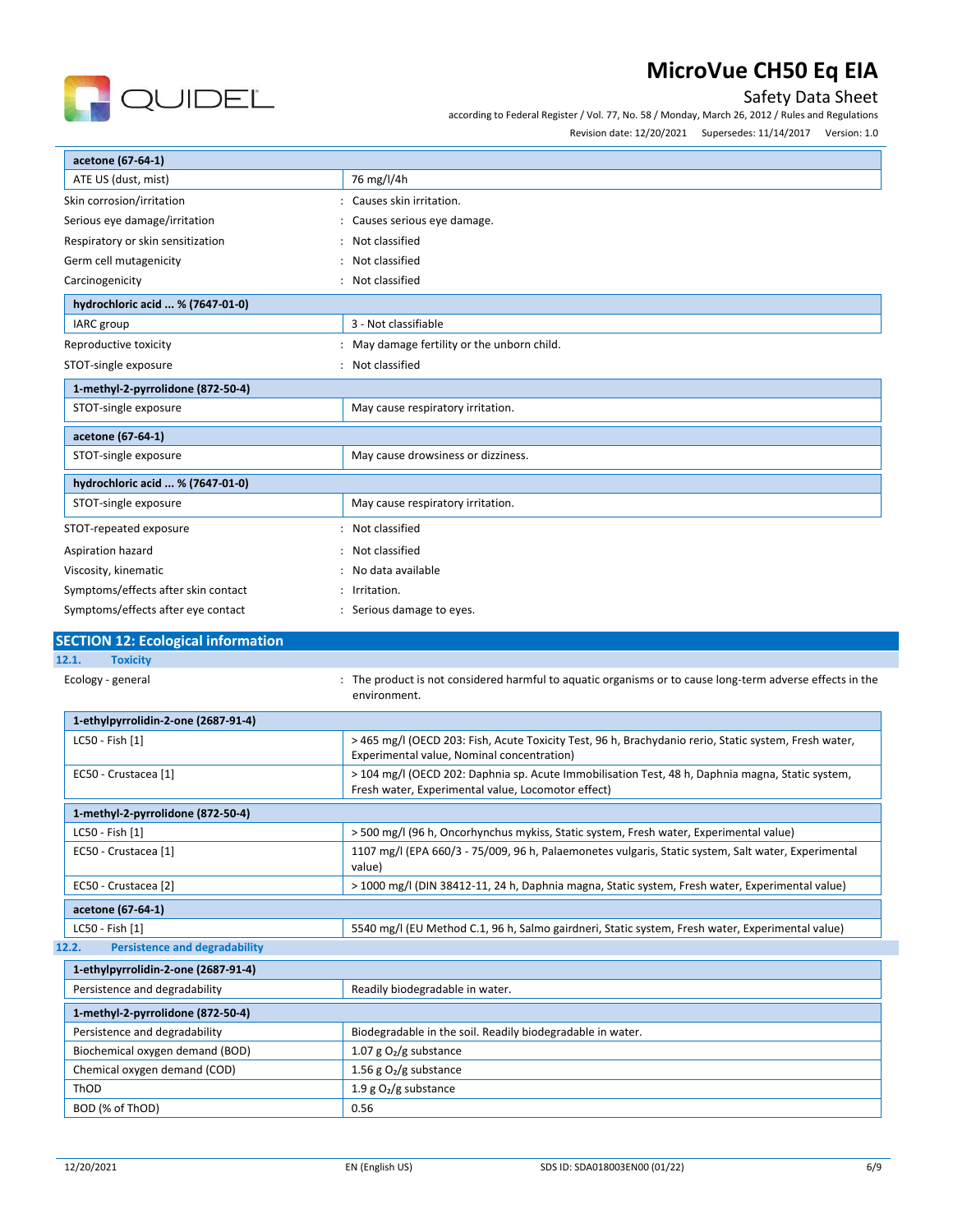

Safety Data Sheet

according to Federal Register / Vol. 77, No. 58 / Monday, March 26, 2012 / Rules and Regulations

| Revision date: 12/20/2021 | Supersedes: 11/14/2017 | Version: 1.0 |
|---------------------------|------------------------|--------------|
|                           |                        |              |

| acetone (67-64-1)                               |                                                                                                                     |  |  |
|-------------------------------------------------|---------------------------------------------------------------------------------------------------------------------|--|--|
| Persistence and degradability                   | Biodegradable in the soil. Biodegradable in the soil under anaerobic conditions. Readily biodegradable<br>in water. |  |  |
| Biochemical oxygen demand (BOD)                 | 1.43 g $O_2/g$ substance                                                                                            |  |  |
| Chemical oxygen demand (COD)                    | 1.92 g $O_2/g$ substance                                                                                            |  |  |
| ThOD                                            | 2.2 $g O2/g$ substance                                                                                              |  |  |
| BOD (% of ThOD)                                 | 0.872 (20 day(s), Literature study)                                                                                 |  |  |
| hydrochloric acid  % (7647-01-0)                |                                                                                                                     |  |  |
| Persistence and degradability                   | Biodegradability: not applicable.                                                                                   |  |  |
| <b>Bioaccumulative potential</b><br>12.3.       |                                                                                                                     |  |  |
| 1-ethylpyrrolidin-2-one (2687-91-4)             |                                                                                                                     |  |  |
| Partition coefficient n-octanol/water (Log Pow) | -0.2 (Experimental value, EU Method A.8: Partition Coefficient, 23 °C)                                              |  |  |
| Bioaccumulative potential                       | Not bioaccumulative.                                                                                                |  |  |
| 1-methyl-2-pyrrolidone (872-50-4)               |                                                                                                                     |  |  |
| BCF - Other aquatic organisms [1]               | 3 (Calculated value)                                                                                                |  |  |
| Bioaccumulative potential                       | Not bioaccumulative.                                                                                                |  |  |
| acetone (67-64-1)                               |                                                                                                                     |  |  |

| 1-methyl-2-pyrrolidone (872-50-4)               |                                                |  |
|-------------------------------------------------|------------------------------------------------|--|
| BCF - Other aquatic organisms [1]               | 3 (Calculated value)                           |  |
| Bioaccumulative potential                       | Not bioaccumulative.                           |  |
| acetone (67-64-1)                               |                                                |  |
| BCF - Fish [1]                                  | 0.69 (Pisces)                                  |  |
| BCF - Other aquatic organisms [1]               | 3 (BCFWIN, Calculated value)                   |  |
| Partition coefficient n-octanol/water (Log Pow) | $-0.24$ (Test data)                            |  |
| Bioaccumulative potential                       | Not bioaccumulative.                           |  |
| hydrochloric acid  % (7647-01-0)                |                                                |  |
| Bioaccumulative potential                       | Does not contain bioaccumulative component(s). |  |

## **12.4. Mobility in soil**

| 1-ethylpyrrolidin-2-one (2687-91-4)                           |                                                                                                                          |  |
|---------------------------------------------------------------|--------------------------------------------------------------------------------------------------------------------------|--|
| Surface tension                                               | 0.069 N/m (20 °C, 1 g/l, OECD 115: Surface Tension of Aqueous Solutions)                                                 |  |
| Organic Carbon Normalized Adsorption Coefficient<br>(Log Koc) | 1.6 (log Koc, PCKOCWIN v1.66, Calculated value)                                                                          |  |
| Ecology - soil                                                | Low potential for adsorption in soil. Highly mobile in soil.                                                             |  |
| 1-methyl-2-pyrrolidone (872-50-4)                             |                                                                                                                          |  |
| Surface tension                                               | 0.407 N/m                                                                                                                |  |
| Organic Carbon Normalized Adsorption Coefficient<br>(Log Koc) | 1.32 (log Koc, Calculated value)                                                                                         |  |
| Ecology - soil                                                | Highly mobile in soil.                                                                                                   |  |
| acetone (67-64-1)                                             |                                                                                                                          |  |
| Surface tension                                               | 0.0237 N/m                                                                                                               |  |
| Ecology - soil                                                | No (test) data on mobility of the substance available.                                                                   |  |
| hydrochloric acid  % (7647-01-0)                              |                                                                                                                          |  |
| Ecology - soil                                                | No (test) data on mobility of the components available. May be harmful to plant growth, blooming and<br>fruit formation. |  |

# **12.5. Other adverse effects**

## No additional information available

| <b>SECTION 13: Disposal considerations</b> |                                                                                             |  |
|--------------------------------------------|---------------------------------------------------------------------------------------------|--|
| <b>Disposal methods</b><br>13.1.           |                                                                                             |  |
| Regional legislation (waste)               | Disposal must be done according to official regulations.                                    |  |
| Waste treatment methods                    | Dispose of contents/container in accordance with licensed collector's sorting instructions. |  |
| Sewage disposal recommendations            | Disposal must be done according to official regulations.                                    |  |
| Additional information                     | Flammable vapors may accumulate in the container.                                           |  |
| Ecology - waste materials                  | Avoid release to the environment.                                                           |  |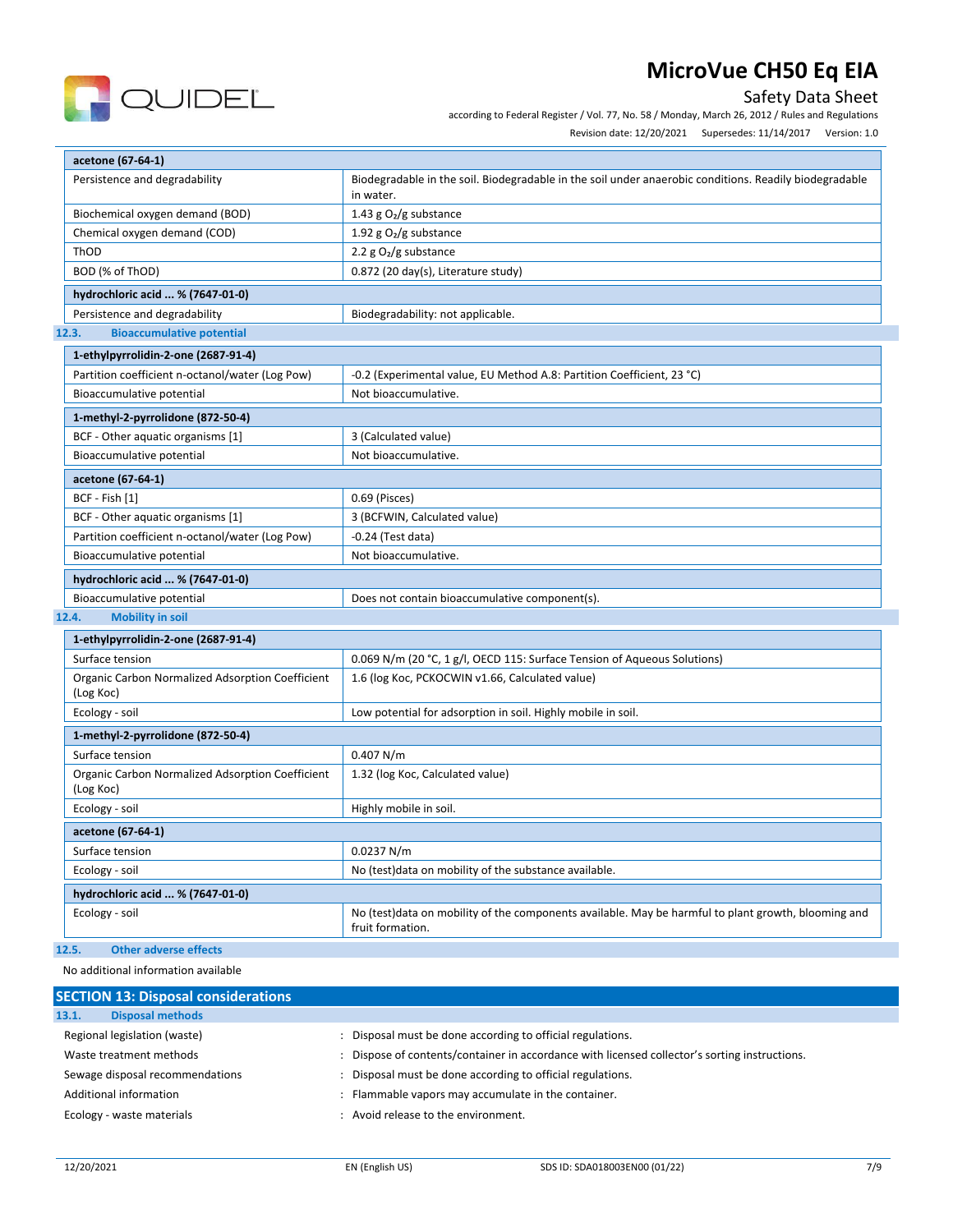

# Safety Data Sheet

according to Federal Register / Vol. 77, No. 58 / Monday, March 26, 2012 / Rules and Regulations Revision date: 12/20/2021 Supersedes: 11/14/2017 Version: 1.0

**SECTION 14: Transport information**

### **Department of Transportation (DOT)**

Not regulated

**International Maritime Dangerous Goods (IMDG)** 

Not regulated

**International Air Transportation Association (IATA)** 

Not regulated

# **SECTION 15: Regulatory information**

**15.1. US Federal regulations**

### **MicroVue CH50 Eq EIA**

All components of this product are present and listed as Active on the United States Environmental Protection Agency Toxic Substances Control Act (TSCA) inventory

| 1-ethylpyrrolidin-2-one                                                                                                                                                  | CAS No 2687-91-4                                                                            |                                                                                            | $1 - 5%$  |
|--------------------------------------------------------------------------------------------------------------------------------------------------------------------------|---------------------------------------------------------------------------------------------|--------------------------------------------------------------------------------------------|-----------|
| 1-methyl-2-pyrrolidone                                                                                                                                                   |                                                                                             | CAS No 872-50-4                                                                            | $1 - 10%$ |
| acetone                                                                                                                                                                  |                                                                                             | CAS No 67-64-1                                                                             | $1 - 10%$ |
| hydrochloric acid  %                                                                                                                                                     |                                                                                             | CAS No 7647-01-0                                                                           | $1 - 5%$  |
| Contains chemical(s) subject to TSCA 12b export notification if product is shipped outside the U.S                                                                       |                                                                                             |                                                                                            |           |
| 1-methyl-2-pyrrolidone                                                                                                                                                   |                                                                                             | CAS No 872-50-4                                                                            | $1 - 10%$ |
| Chemical(s) subject to the reporting requirements of Section 313 or Title III of the Superfund Amendments and Reauthorization Act (SARA) of 1986 and 40<br>CFR Part 372. |                                                                                             |                                                                                            |           |
| 1-methyl-2-pyrrolidone                                                                                                                                                   |                                                                                             |                                                                                            | $1 - 10%$ |
| hydrochloric acid  %                                                                                                                                                     |                                                                                             | CAS No 7647-01-0                                                                           | $1 - 5%$  |
| 1-ethylpyrrolidin-2-one (2687-91-4)                                                                                                                                      |                                                                                             |                                                                                            |           |
| <b>EPA TSCA Regulatory Flag</b>                                                                                                                                          |                                                                                             | SP - SP - indicates a substance that is identified in a proposed Significant New Use Rule. |           |
| 1-methyl-2-pyrrolidone (872-50-4)                                                                                                                                        |                                                                                             |                                                                                            |           |
| <b>EPA TSCA Regulatory Flag</b>                                                                                                                                          | R - R - indicates a substance that is the subject of a TSCA section 6 risk management rule. |                                                                                            |           |
| acetone (67-64-1)                                                                                                                                                        |                                                                                             |                                                                                            |           |
| <b>CERCLA RQ</b>                                                                                                                                                         | 5000 lb                                                                                     |                                                                                            |           |
| hydrochloric acid  % (7647-01-0)                                                                                                                                         |                                                                                             |                                                                                            |           |
| Listed on EPA Hazardous Air Pollutant (HAPS)                                                                                                                             |                                                                                             |                                                                                            |           |
| <b>CERCLA RO</b>                                                                                                                                                         | 5000 lb                                                                                     |                                                                                            |           |
| RQ (Reportable quantity, section 304 of EPA's List<br>of Lists)                                                                                                          | 5000 lb                                                                                     |                                                                                            |           |
| SARA Section 302 Threshold Planning Quantity<br>(TPQ)                                                                                                                    | 500 lb                                                                                      |                                                                                            |           |

#### **CANADA**

| ------                                                |  |
|-------------------------------------------------------|--|
| 1-ethylpyrrolidin-2-one (2687-91-4)                   |  |
| Listed on the Canadian DSL (Domestic Substances List) |  |
| 1-methyl-2-pyrrolidone (872-50-4)                     |  |
| Listed on the Canadian DSL (Domestic Substances List) |  |
| acetone (67-64-1)                                     |  |
| Listed on the Canadian DSL (Domestic Substances List) |  |
| hydrochloric acid  % (7647-01-0)                      |  |
| Listed on the Canadian DSL (Domestic Substances List) |  |

#### **EU-Regulations**

No additional information available

#### **National regulations**